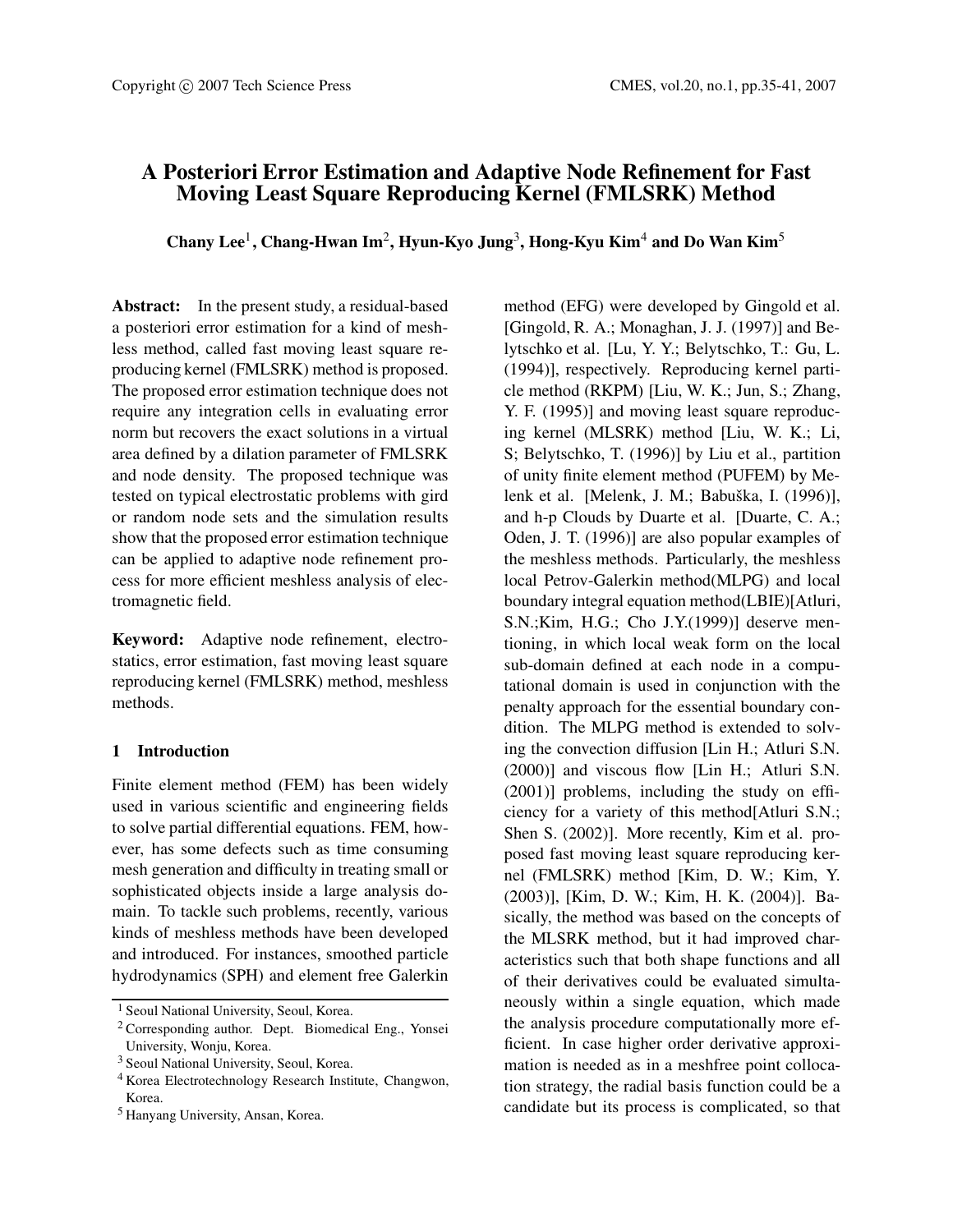RBF-based differential quadrature method is proposed to circumvent this complexity, which works as similar as the finite difference method [Shu C.; Ding H.; Yeo K.S. (2005)].

The meshless methods do not need to generate finite elements, but place finite number of nodes to get approximated solutions. Since the solution accuracy of FEM is significantly affected by quality of meshes, the meshless methods are promising for the problems with small objects inside a large analysis domain, moving objects, very sophisticated geometry, and so on, for which highquality finite elements are hardly obtained. Furthermore, adaptive strategy can be more readily implemented in the meshless methods, because one just needs to place new nodes on higher error regions without generating new mesh structures.

The adaptive meshless analysis is relatively more important than the adaptive finite element analysis because the influence region of a shape function in most meshless methods is overlapped with its neighboring ones, which results in less sparse matrix than that of FEM and thus yields considerable computational burden. Hence, in order to reduce size of node set and enhance computational efficiency, adaptive node refinement is of great necessity.

Both FEM and meshless methods need to estimate error distributions to adaptively refine meshes or nodes. While significant number of studies have been performed to estimate a priori or a posteriori error distribution of finite element solutions, such as super-convergent patch recovery (SPR), recovery by equilibrium in patches (REP) and so on [Bugeda, G. (2002)], [Boroomand, B.; Zienkiewicz, O. C. (1997)], [Ubertini, F. (2004)], [Kvamsdal T.; Okstad, K. M. (1998)], the error estimators for meshless methods have rarely been developed. The conventional approaches to estimate error in meshless methods used artificial integration cells to evaluate error energy norms [Gavete, L.; Cuesta, J. L.; Ruiz, A. (2002)], but the use of such integration cells obviously weaken the advantage of the meshless methods which does not require any artificial mesh structures. In the present study, we obtained the approximated solutions of electrostatic problems using the FMLSRK method, and estimated the error distribution of grid or random node sets by a recovery-based a posteriori error estimation technique, which is based on moving least square (MLS) method and energy norm. The proposed error estimation technique does not require any artificial integration cells, but recover the exact solutions inside a virtual area defined by a dilation parameter and node density. Simulations on two typical electrostatic examples demonstrate that the proposed technique is able to estimate relative errors of approximated solutions reasonably and be applied successfully to the adaptive node refinement process.

# **2 FMLSRK method**

The FMLSRK method is a kind of meshless method which can solve Poisson, stationary incompressible Stokes, and various electromagnetic problems [Kim, D. W.; Kim, Y. (2003)], [Kim, D. W.; Kim, H. K. (2004)]. Although both Galerkin formulation and point collocation scheme may be applied to implement the FML-SRK method, point collocation is better in efficiency than the Galerkin method [Kim, D. W.; Kim, H. K. (2004)]. In FMLSRK, a locally approximated solution at near can be expressed as follows:

$$
U^{h}(\mathbf{x}, \overline{\mathbf{x}}) = \mathbf{P}_{m}^{T} \left( \frac{\mathbf{x} - \overline{\mathbf{x}}}{\rho} \right) M^{-1}(\overline{\mathbf{x}})
$$

$$
\sum_{I=1}^{NP} \mathbf{P}_{m} \left( \frac{\mathbf{x}_{I} - \overline{\mathbf{x}}}{\rho} \right) (1/\rho^{n}) \Phi(\mathbf{x}_{I} - \overline{\mathbf{x}}) u(\mathbf{x}_{I}). \quad (1)
$$

where is a complete basis polynomial vector up to order  $m$ ,  $\rho$  is a constant called a dilation parameter, which controls the influence region of a shape function, *NP* is the number of points in the local area, is the solution at , *n* is the dimension of the problem, and moment matrix is given as

$$
M(\overline{\mathbf{x}}) = \sum_{I=1}^{NP} \mathbf{P}_m \left( \frac{\mathbf{x}_I - \overline{\mathbf{x}}}{\rho} \right) \mathbf{P}_m^T \left( \frac{\mathbf{x}_I - \overline{\mathbf{x}}}{\rho} \right)
$$

$$
(1/\rho^n) \Phi(\mathbf{x}_I - \overline{\mathbf{x}}), \quad (2)
$$

where the window function is defined as

$$
\Phi(x) = \begin{cases} (1 - ||x||)^j, & \text{when } ||x|| < 1, j > 0 \\ 0, & \text{otherwise} \end{cases}
$$
 (3)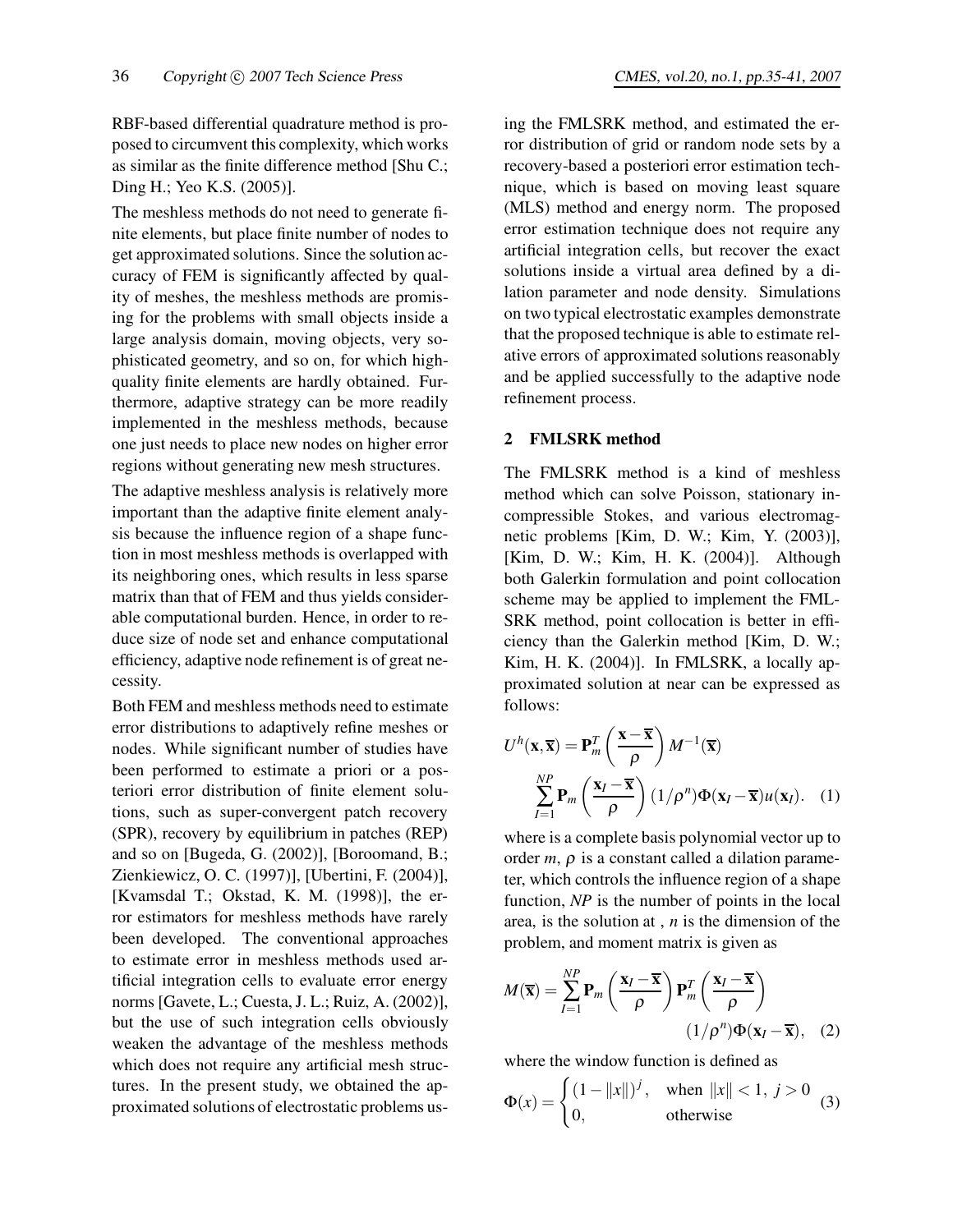To implement the point collocation scheme, it is sometimes necessary to obtain higher order derivatives of shape functions because higher order basis functions can result in more accurate solutions. However, it is computationally expensive to calculate all the higher order basis functions. Compared to the other meshless methods, FML-SRK method has a powerful characteristic that it can evaluate all derivatives of the shape functions up to the order of the basis polynomials in a single equation simultaneously [Kim, D. W.; Kim, Y. (2003)], [Kim, D. W.; Kim, H. K. (2004)]. The  $\alpha$ -th derivatives of the local approximation Eq.1 with respect to **x** is

$$
D^{\alpha}U^{h}(\mathbf{x}, \overline{\mathbf{x}}) = \left[D^{\alpha}\mathbf{P}_{m}^{T}\left(\frac{\mathbf{x} - \overline{\mathbf{x}}}{\rho}\right)\right]M^{-1}(\overline{\mathbf{x}})
$$

$$
\sum_{I=1}^{NP} \mathbf{P}_{m}\left(\frac{\mathbf{x}_{I} - \overline{\mathbf{x}}}{\rho}\right)(1/\rho^{n})\Phi(\mathbf{x}_{I} - \overline{\mathbf{x}})u(\mathbf{x}_{I}). \quad (4)
$$

The  $\alpha$ -th derivatives of the global approximation can be obtained as follows, by taking the limit of Eq.4 as  $\bar{x}$  converges to  $\bar{x}$  [Kim, D. W.; Kim, Y. (2003)]:

$$
D^{\alpha}u^{h}(\mathbf{x}) = \lim_{\overline{\mathbf{x}} \to \mathbf{x}} D^{\alpha}U^{h}(\mathbf{x}, \overline{\mathbf{x}})
$$
  
= 
$$
\frac{\alpha!}{\rho^{|\alpha|}} \mathbf{e}_{\alpha}^{T}M^{-1}(\mathbf{x}) \sum_{I=1}^{NP} \mathbf{P}_{m}\left(\frac{\mathbf{x}_{I} - \mathbf{x}}{\rho}\right) \Phi(\mathbf{x}_{I} - \mathbf{x})u(\mathbf{x}_{I}),
$$
 (5)

where,  $\mathbf{e}_{\alpha} = (0, \ldots, 1, \ldots, 0)^T$  is the  $\alpha$ -th unit vector. We defined the α-th correction function  $C_\alpha$ and  $\alpha$ -th kernel function  $\mathcal{K}_{\alpha}$  as

$$
C_{\alpha}(\rho, \mathbf{x}_{I} - \mathbf{x}, \mathbf{x}) = \frac{\alpha!}{\rho^{|\alpha|}} \mathbf{e}_{\alpha}^{T} M^{-1}(\mathbf{x}) \mathbf{P}_{m} \left( \frac{\mathbf{x}_{I} - \mathbf{x}}{\rho} \right),
$$
\n(6)

$$
\mathcal{K}_{\alpha}(\rho, \mathbf{x}_{I} - \mathbf{x}, \mathbf{x}) = C_{\alpha}(\rho, \mathbf{x}_{I} - \mathbf{x}, \mathbf{x}) \Phi(\mathbf{x}_{I} - \mathbf{x}). \tag{7}
$$
  
Finally, the  $\alpha$  the derivatives of the global approx

Finally, the  $\alpha$ -th derivatives of the global approximation can be written as

$$
D^{\alpha}u^{h}(\mathbf{x}) = \sum_{I=1}^{NP} \mathcal{K}_{\alpha}(\rho, \mathbf{x}_{I} - \mathbf{x}, \mathbf{x})u(\mathbf{x}_{I}).
$$
 (8)

As seen from Eq.6, Eq.7 and Eq.8, the  $\alpha$ -th derivative can be readily evaluated just by multiplying a very simple function of  $\alpha$  with a function of **x** that is independent upon  $\alpha$ . Therefore, once the function of **x** is evaluated, the  $\alpha$ -th derivatives of the shape functions can be evaluated without additional heavy computations. For more detailed explanations and derivation of the FMLSRK method, please refer to the previous literatures [Kim, D. W.; Kim, Y. (2003)], [Kim, D. W.; Kim, H. K. (2004)].

## **3 Error estimation**

In FEM, energy norm of *i*-th element Ω*<sup>i</sup>* is generally defined as

$$
||\mathbf{e}||_i =
$$

$$
\left[\int_{\Omega_i} [u(\mathbf{x}) - u(\mathbf{x})^h]^T \mathbf{D}^{-1} [u(\mathbf{x}) - u(\mathbf{x})^h] d\Omega_i\right]^{1/2},
$$

$$
(9)
$$

where and are the exact and the approximated solution, respectively, and  $||\mathbf{e}||_i$  is the error norm of  $\Omega_i$ . In many problems, however, it is hard to obtain the exact solutions. Hence, one should estimate exact solution through various kinds of recovery methods, such as least squares [Bugeda, G. (2002)], [Boroomand, B.; Zienkiewicz, O. C. (1997)], [Ubertini, F. (2004)], [Kvamsdal T.; Okstad, K. M. (1998)], [Gavete, L.; Cuesta, J. L.; Ruiz, A. (2002)]. When using (moving) least square, the recovered solution is

$$
u_{rec}(\mathbf{x}) = p^T(\mathbf{x}) \cdot (\mathbf{P}_{\Omega}^T \mathbf{W} \mathbf{P}_{\Omega})^{-1} \mathbf{P}_{\Omega}^T \mathbf{W},\tag{10}
$$

where is the basis function vector at , is the matrix composed of basis function vectors at all points in the local area  $Ω$ , and is a weight matrix. The error is then redefined as

$$
||\mathbf{e}||_i = \left[\int_{\Omega_i} [u_{rec} - u^h]^T \mathbf{D}^{-1} [u_{rec} - u^h] d\Omega_i\right]^{1/2}.
$$
\n(11)

Since no meshes are used in meshless methods, i.e.  $\Omega_i$  is not defined, artificial integration cells which are sectioned by grid or some specific rules have been usually used for evaluating the error norm of meshless methods [Gavete, L.; Cuesta, J. L.; Ruiz, A. (2002)]. As mentioned before, however, the use of artificial integration cells may lose the powerful advantage of the meshless methods which does not need to generate artificial meshes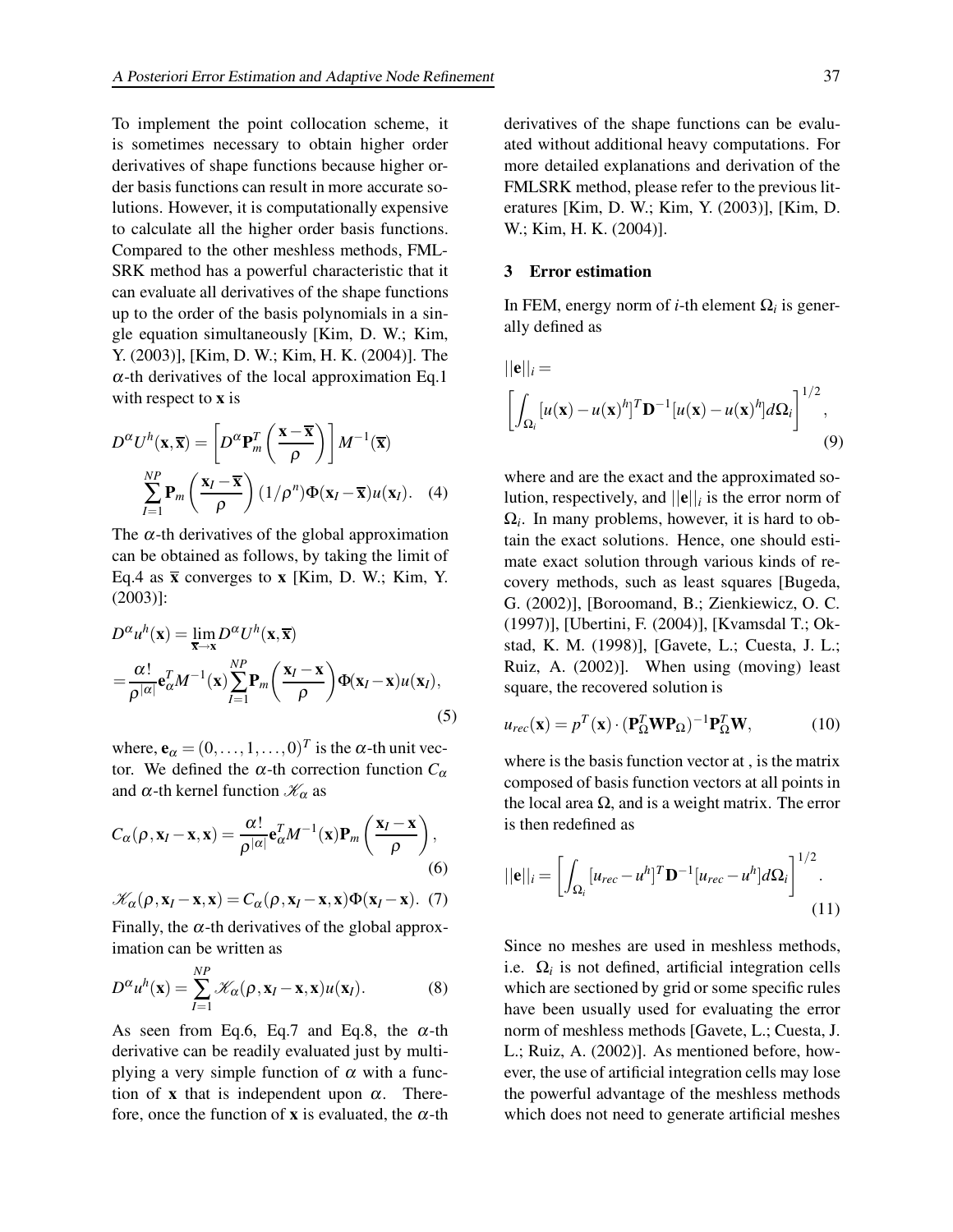at all. In the present study, we adopted the concept of 'virtual area' and proposed a simple method to evaluate the energy norm in FMLSRK. The virtual area  $S_i$  of *i*-th node is determined by dividing the area of a circle whose center is *i*-th node and radius is the dilation parameter of the FMLSRK method by the number of nodes contained in the circle. Then, the error norm for FMLSRK is defined as

$$
||\mathbf{e}||_i = \mathbf{e}_{p,i} S_i, \tag{12}
$$

where,  $\mathbf{e}_{p,i}$  is the absolute value of the difference between the recovered and approximated solutions at *i*-th node. To obtain the recovered solutions at each node, we also applied the same concept (MLS) as Eq.10 except that the local area  $\Omega$  was not an integration cell as in [Gavete, L.; Cuesta, J. L.; Ruiz, A. (2002)], but the circle defined above.

For the adaptive node refinement, we need to evaluate the error distribution based upon a certain error indicator. In the present study, a local error indicator  $\eta_i$  was defined as

$$
\eta_i = ||\mathbf{e}||_i / ||\mathbf{e}||_r,\tag{13}
$$

where,  $||\mathbf{e}||_r$  is the desirable error norm. Since the optimal distribution of nodes means that the error norm is constant on the whole domain, or the density of error is equally distributed, the following condition should be satisfied for all *j*  $(j = 1, \ldots, N)$  where *N* is the number of nodes [Bugeda, G. (2002)]:

$$
||\mathbf{e}||_j/\Omega_j^{1/2} = ||\mathbf{e}||/\Omega^{1/2},\tag{14}
$$

where  $||\mathbf{e}||$  and  $\Omega$  are the error and area of the whole analysis domain, respectively. Since ||**e**||*<sup>j</sup>* that satisfies Eq.14 is the desirable error  $||\mathbf{e}||_r$  at each node,  $\eta_i$  can be rewritten as

$$
\eta_i = (||\mathbf{e}||_i / ||\mathbf{e}||) (\Omega / \Omega_i)^{1/2}.
$$
 (15)

In the present study, we determined new node locations for the next adaptive analysis step according to the error indicator in Eq.15.

## **4 Results**

The FMLSRK method was applied to two typical and simple electrostatic problems which are presented in Figs. 1 and 2. Those models have been frequently used to verify various error estimation techniques because of their clear singularity [Gavete, L.; Cuesta, J. L.; Ruiz, A. (2002)], [Janicke, L.; Kost A. (1996)]. The FMLSRK solutions in Figs. 1 and 2 show reasonable potential distributions as expected.

## *4.1 Application to grid node set*

The proposed error estimation technique was applied to the first electrostatic problem shown in Fig. 1 and tested if the proposed error estimator works reasonably. We first applied it to a regular grid-node set consisting of 96 nodes, shown in Fig. 3(a). After obtaining the approximated solutions from the FMLSRK method, error distribution was estimated using Eq.15. The result of the error estimation for the initial node set is presented in Fig. 3(b), where the values are presented in logarithmic scale and the darker color represents the higher error regions. We can clearly see that the regions near the singularity (inner corner of the L-shape domain) are darker than the other regions, which demonstrates that the proposed error estimation technique can estimate the error distribution reasonably well.

In order to investigate the influence of the node refinement upon the estimated error distribution, we added 75 nodes to the initial node set and constructed a new node set shown in Fig. 3(c). It can be seen from the resultant error estimate shown in Fig. 3(d) that the error around the refined regions was significantly reduced. Figs. 3(e) and 3(f) show the third level node refinement (44 nodes were added) around the singular point and the resultant error distribution, respectively. It can be seen from the figures that the error can be reduced by the additional nodes as anyone can expect, which clearly demonstrates that the proposed error estimator can be used as a reasonable error estimator for adaptive meshless analysis.

If we refine the node set without estimating the errors to get the same accuracy around the cor-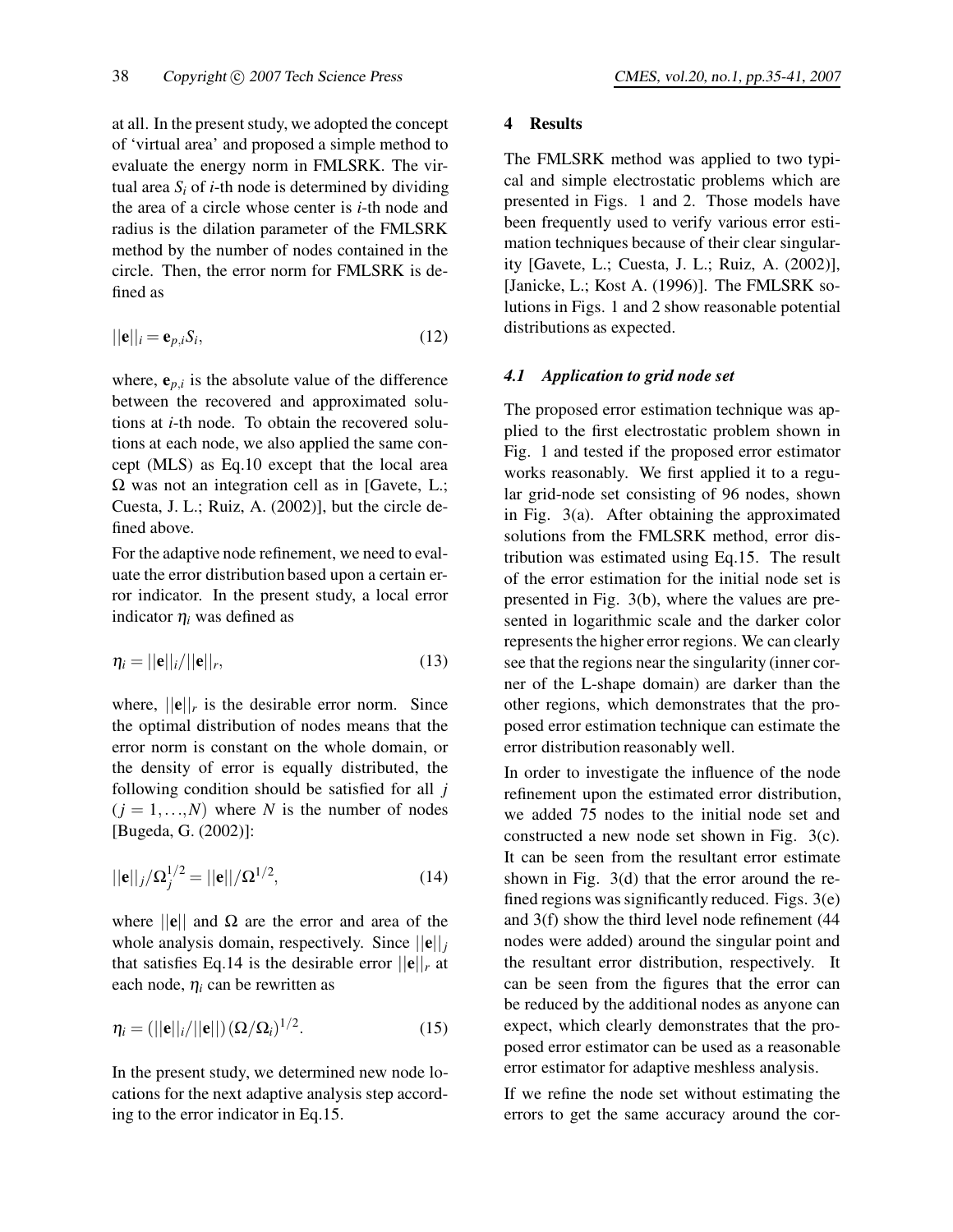

Figure 1: First electrostatic model for the FML-SRK analysis and its solution. Both Dirichlet and Neumann boundary conditions are presented herein. This model has the singularity at the corner (10, 10)



Figure 2: Second electrostatic model for the FMLSRK analysis and its solution. Both Dirichlet and Neumann boundary conditions are presented herein. The model has the singularity at (7,10)

ner, i.e. the gap between neighboring nodes is the same as the shortest distance between two nodes in Fig. 3(e), the number of nodes would be about 2500, which explains why we need to apply the adaptive node refinement in the meshless analysis.



Figure 3: Error estimation and adaptive node refinement for grid node set: (a) Initial node set consisting of 96 nodes; (b) Error distribution of (a). The darker color represents the higher error; (c) First-level node refinement. Number of nodes  $= 171$ ; (d) Error distribution of (c); (e) Secondlevel node refinement. Number of nodes = 215; (f) Error distribution of (e). The dark region was reduced by the additional nodes. In all the figures presented in this paper, logarithmic value of Eq.16 was used as the error indicator.

### *4.2 Application to random node set*

In the previous section, we applied the proposed error estimation technique to a grid node set and investigated the influence of the node refinement. In this section, we applied the proposed technique to more practical random node sets and refined node distribution based upon the estimated er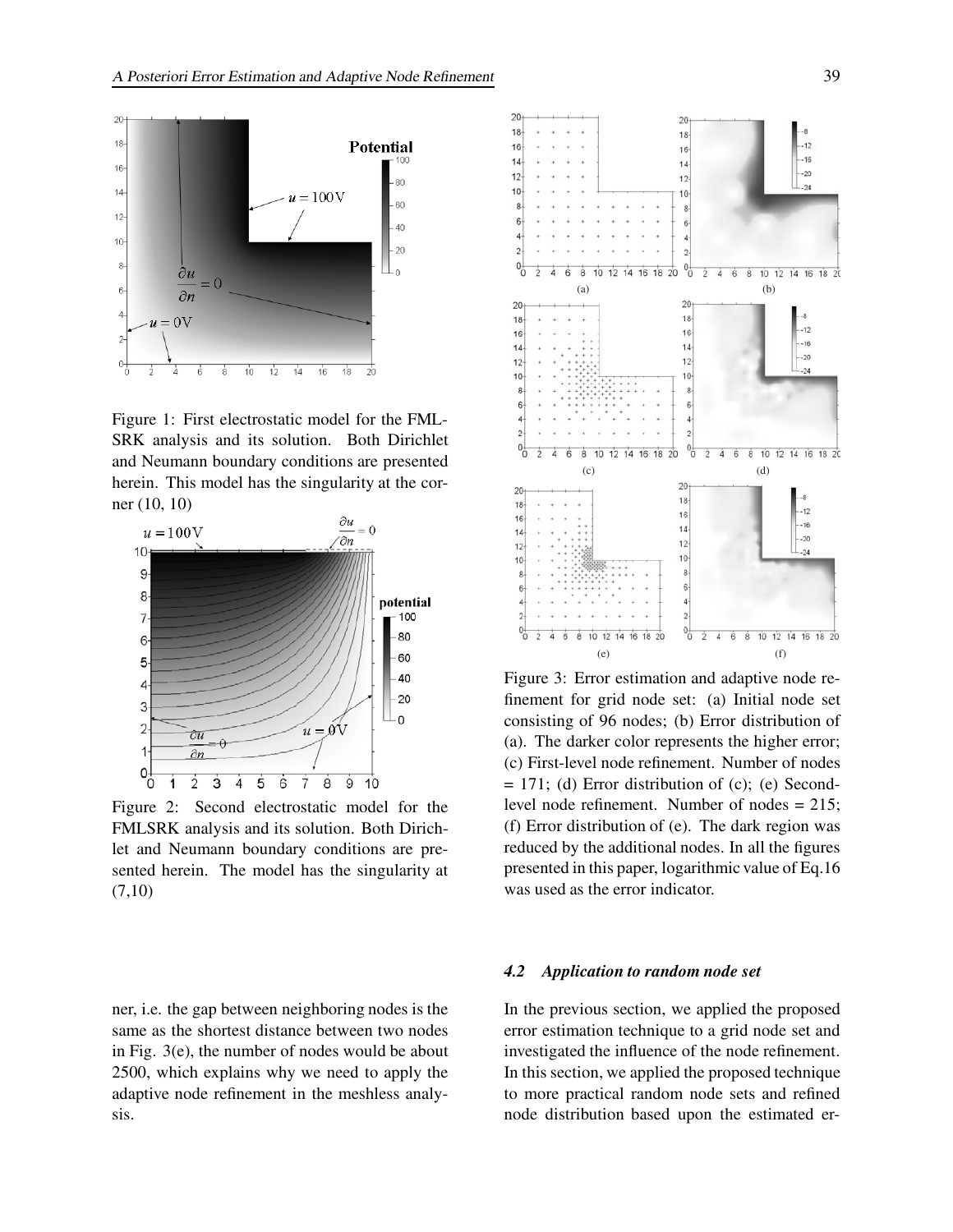ror distribution. Fig. 4 shows the results of the error estimation and the node set refined using the error distribution. New nodes were randomly placed around a node which has high error indicator value over a threshold. The initial node set (Fig.  $4(a)$ ) and the refined node set (Fig.  $4(c)$ ) included 141 and 231 nodes, respectively. It can be clearly observed from the Figs. 4(b) and 4(d) that regions with higher error were significantly reduced by applying the adaptive node refinement.



Figure 4: Error estimation and adaptive node refinement for a random node set. New nodes were placed beside a node which has high error indicator: (a) Initial node set consisting of 141 nodes; (b) Error distribution of (a). The darker color represents the higher error; (c) Refined node distribution consisting of 231 nodes; (d) Error distribution of (c).

We then applied the proposed error estimation technique to another electrostatic problem presented in Fig. 2. This model has the singularity at the point between Dirichlet and Neumann condition on the upper boundary. The node distributions and the resultant error distributions are presented in Fig. 5 in the same way as the previous example. The use of adaptive node refinement did not only reduce the higher error regions, but also made the error distribution more homogeneous.

Please note from Eq.14 that the goal of the adaptive node refinement was flattening the error distribution by decreasing high-error region. In the L-shape electrostatic model with random node set (Fig. 4), the standard deviations of errors were reduced from 5.02 to 4.21. In the other example (Fig. 5), the standard deviations were also reduced from 6.21 to 4.65.



Figure 5: Error estimation and adaptive node refinement for random node set (second electrostatic example): (a) Initial node set consisting of 249 nodes; (b) Error distribution of (a); (c) Refined node distribution consisting of 400 nodes; (d) Error distribution of (c).

### **5 Conclusion**

In this paper, a recovery-based *a posteriori* error estimation technique for FMLSRK method is proposed. The proposed error estimator evaluated by MLS in virtual areas was applied to two electrostatic examples with singularity. It was verified from the simulation studies that the suggested error estimation can not only estimate error distribution reasonably, but also be successfully used for the adaptive node refinement. Although the pro